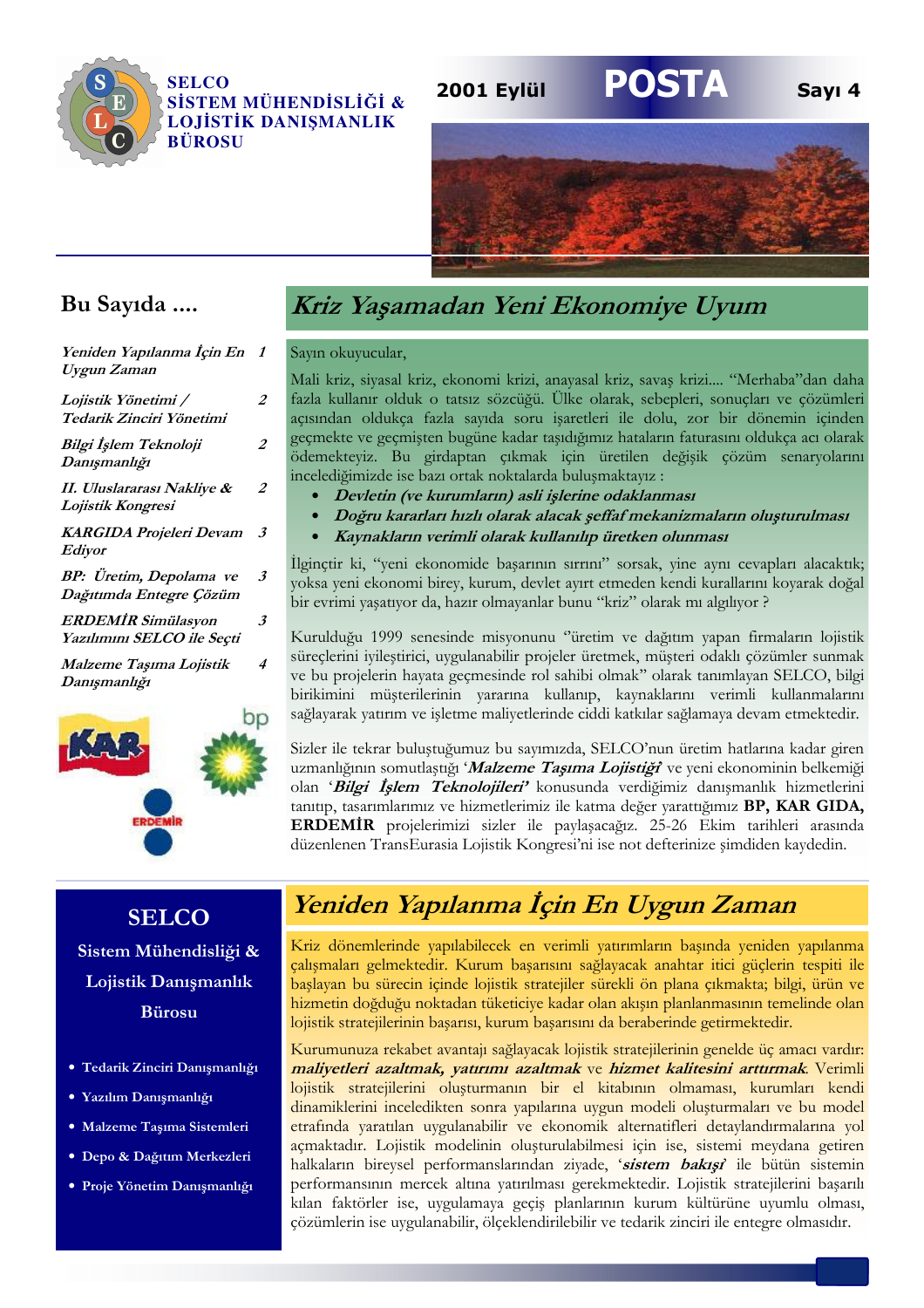# **POSTA**

# **KISACA**



# Lojistik Yönetimi / Tedarik Zinciri Yönetimi

Sistem bakışı lojistik yönetimini, malzeme, hizmet ve bilginin müşteri ihtiyaçlarını karşılayacak şekilde pazar, kurumsal operasyonlar ve tedarikçiler arasındaki akışının planlanması ve koordinasyonu olarak tanımlar. Dolayısıyla, lojistik yönetimi kuruma sistem bakışını gerektiren ve operasyonlar arası entegrasyonu sağlayan bir planlama kavramı olarak ön plana çıkmakta ve pazar ihtiyaçlarının üretim senkronizasyonu ve tedarikçi ilişkileri stratejilerine dönüştüren alt yapıyı oluşturmayı amaçlamaktadır. Bu kurumsal boyuttaki entegrasyonun sağlanabilmesi, geleneksel organizasyon yapılarının sunduğu kültürden daha farklı bir yaklaşım gerektirir ki, lojistik yönetiminin misyonu, birbirinden bağımsız çalışan geleneksel pazarlama, satınalma, üretim ve dağıtım yaklaşımlarından ziyade, tek bir stratejinin egemen olmasını sağlamaktır.

Tedarik Zinciri Yönetimi ise oluşturulan bu alt yapıyı kullanarak, zincir boyundaki diğer elemanların ve kurumun iş süreçleri arasındaki koordinasyonu sağlar; toplam maliyeti düşürecek ve hizmet seviyesini arttıracak işbirliği stratejilerini oluşturur.

# **HİZMET**



# Bilgi İşlem Teknoloji Danışmanlığı

Günümüzde şirketler tedarik zincirlerini verimli olarak planlama ve yönetebilme amacıyla, talep planlamasından malzeme tedariğine, üretim cizelgelemeden simülasyona, depo yönetiminden nakliye planlamasına kadar oldukça geniş bir spektrumda, güçlü bilgi işlem çözümlerine gereksinim duyarlar. Bilinçli ve çabuk karar vermeye imkan tanıyan bilgi işlem teknolojilerinin verimli kullanımı, kurumların başarılarını geçmiş hiçbir dönemde olmadığı kadar çok etkilemektedir.

Şirketler ise, sayısı her geçen gün artan kurumsal yazılım çözümleri, işletim sistemleri, şebeke alt yapıları, servis strateji seçenekleri ile boğuşmaktadır. Etkin bilgi işlem stratejilerinin oluşturulması değişken pazar ihtiyaçları, uzun vadeli tedarikçi güvenirliliği, destek hizmetleri, yazılımlar arası uyum, yetenekli uyarlayıcı portföyü gibi karar-verme mekanizmalarına dayanmalıdır.

SELCO, Bilgi İşlem Teknoloji Danışmanlık hizmeti ile iş ihtiyaçlarınızın gerektirdiği Tedarik Zinciri Planlama Yazılımları'nın yapılarını tespit eder; seçimi aşamasında objektif değerlendirmeler yapar; hayata geçirilmesi aşamasında uygulamaya yönelik tavsiyeler sunar. Bağımsız kimliğine uygun olarak herhangi bir ürün satışı yapmayan veya yazılım firmaları ile "stratejik" ortaklık ilişkisine girmeyen SELCO müşterilerinin, iş yapılarına en uygun yazılım çözümlerini seçmelerini ve "pürüzsüz" olarak devreye almalarını amaclamaktadır.

# II. ULUSLARARASI NAKLİYE & LOJİSTİK KONGRESİ



**CROWNE PLAZA HOTEL, ISTANBUL** 25-26 EKIM 2001

Havayolu, karayolu, denizyolu, demiryolu nakliye firmaları, lojistik hizmet sağlayıcıları, liman işletmeleri, depolama firmaları ve lojistik hizmeti alan kurumları bir araya getirecek olan Türkiye'nin ilk uluslararası nakliye ve lojistik kongresi TransEurasia'nın ikinicisi 25-26 Ekim 2001 tarihlerinde Istanbul Crowne Plaza Hotel'de gerçekleştiriliyor.

ITE-AFEKS ve UTIKAD tarafından ortaklaşa organize edilen kongre, yurtiçinden ve yurtdışından sektörün önde gelen firmalarının ve saygın isimlerinin konuşmacı olarak katılacağı kongrede Türkiye'de lojistiğin önemi ve geleceği tartışmaya açılıyor. TransEurasia 2001 Kongresi ile ilgili bilgi almak için sayın Zeynep Kılkıl'a 212 2510819 numaralı telefondan veya zeynepk@ite-afeks.com e-mail adresinden ulaşabilirsiniz.



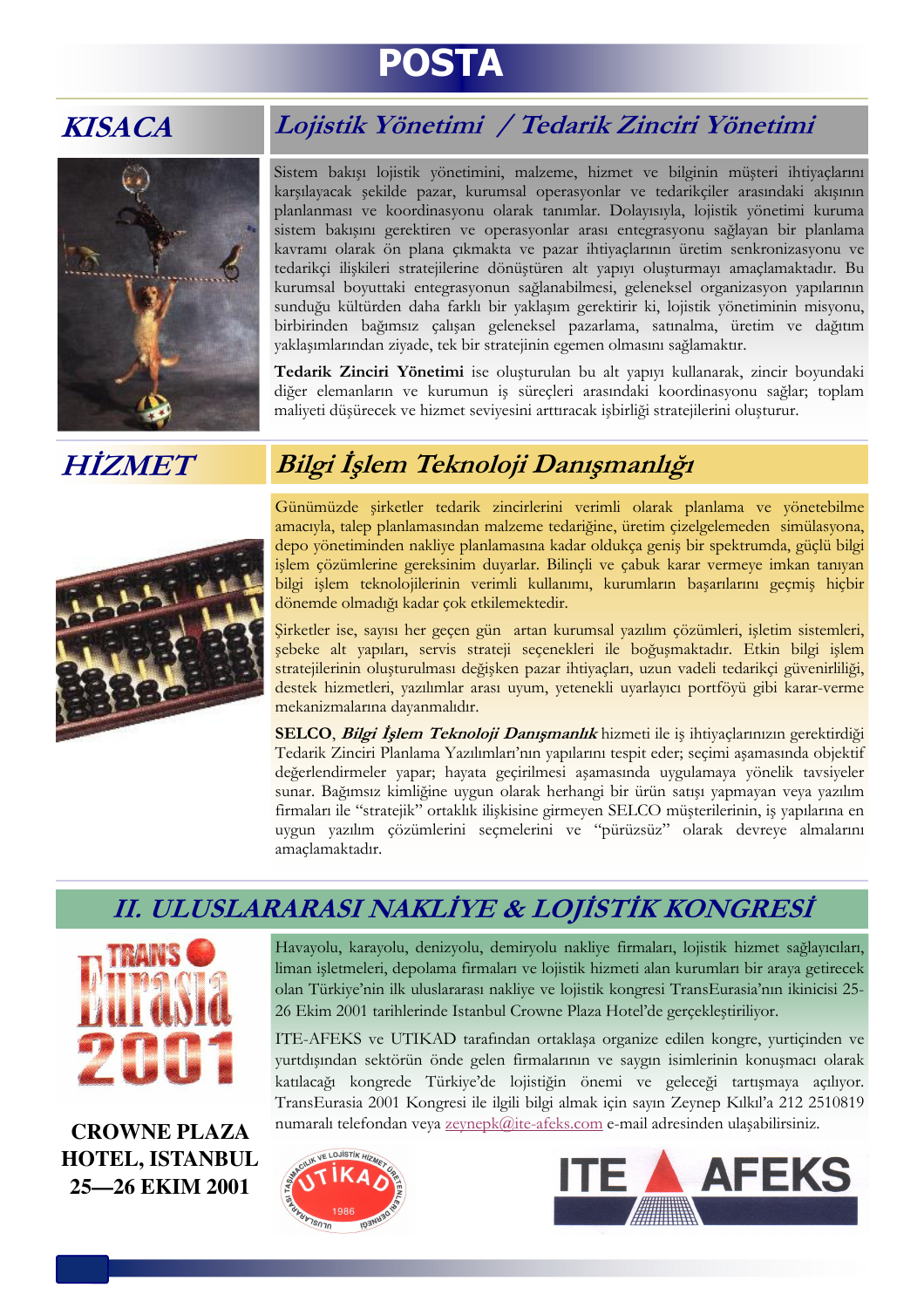# **POSTA**

## **KARGIDA Projeleri Devam Edivor**

SELCO, cips sektöründe faaliyet gösteren KARGIDA'nın, Kurtköy tesislerindeki Verimlilik Arttırma Proje'lerinde aktif rol oynamaya devam ediyor. Üretime geçtiği 1994 senesinden itibaren müsterilerine yeni ve kaliteli ürünler sunan KARGIDA, tedarik zinciri içindeki maliyet azaltıcı çalışmalarını sürdürüyor.

Bu çalışmaların önemli halkalarından bir olan "Ambalaj Hattı İyileştirmesi" projesi ile paketleme operasyonlarını daha verimli hale getirmeyi amaçlayan KARGIDA, projenin oluşturulması aşamasında SELCO ile çalıştı. Oldukça karmaşık bir dinamiğe sahip olan ambalaj hattini simülasyon, ergonomi ve malzeme taşıma mühendisliği disiplinlerini entegre olarak kullanarak analiz eden SELCO, KARGIDA'nın kaynaklarını daha verimli kullanmasını sağlayacak iyileştirme planlarını oluşturdu. Projeyi en kısa sürede uygulamaya geçireceklerini vurgulayan teknik müdür sayın Hayati İnce, SELCO ile gelecek günlerde de çalışmalarına devam edeceklerini belirtti.

# Üretim, Depolama ve Dağıtımda Entegre Çözüm

2000 senesinde CASTROL'ü bünyesine katarak kapasitesini % 100 arttıran BP, madeni vağ dolum tesislerini Gemlik catısı altında birlestirerek, BP ve CASTROL markalarını pazara, aynı dağıtım kanalından ulaştırmayı tedarik zinciri stratejisi olarak benimsedi.

Stratejik Dağıtım Şebekesi'nin oluşturulmasında, stok noktalarındaki ideal depolama kapasitelerinin belirlenmesinde, bu noktalarında uygulanması gereken envanter planlamasının olusturulmasında ve Gemlik Ana Dağıtım Merkezi'nin, BP'nin karmasık vapısına hizmet verecek şekilde tasarımlanmasını üstlenen SELCO, Gemlik tesisinde yaşanacak muhtemel darboğazları da simülasyon metoduyla analiz etti. Bu çalışmanın devamı olarak entegrasyon döneminin kritik projelerinden biri olan "dolum tesisi ile dağıtım merkezi arasındaki malzeme taşıma sistemi"ni de projelendiren SELCO, ayrıca projenin BP'nin hedeflerine uygun olarak devreye alınması için 'proje yönetim danışmanlığı' hizmeti de vermektedir.

BP Madeni Yağ Tesis Müdürü Ersin Kabataş ile Dağıtım Müdürü Serhat Babaoğlu, proje ile ilgili olarak görüşlerini "Yeniden yapılanma çalışmalarımızın önemli bir ayağını dağıtım şebekesinin ve bu yapı içindeki elemanların tasarımı oluşturuyordu. İhtiyaçlarımızı ve beklentilerimizi hayata geçirilmesinde rol alan SELCO, üretim, depolama ve dağıtım fonksiyonlarımızı entegre bir tedarik zinciri stratejisi altında toplayacak tasarımları oluşturarak, bunların hayata geçirilmesinde kurumumuza destek verdi' diverek belirttiler.

### ERDEMİR Simülasyon Yazılımını SELCO ile Seçti

Türkiye'nin tek entegre yassı çelik üreticisi olan ve öncelikli hedefini 2005 yılına kadar Avrupa'da ilk on demir-çelik üreticisi arasında yer almak olarak belirleyen ERDEMİR, önümüzdeki dönemlerde de değişken pazar koşullarına uyum amacıyla yatırımlarına devam etmektedir.

**ERDEMİR** bünyesindeki **Sistem** Gelistirme Müdürlüğü'nün, mevcut çalışma şartlarının iyileştirilmesi ve yeni yatırımların değerlendirilmesi maksadıyla karardestek aracı olarak kullanacağı simülasyon yazılımının seçimi konusunda SELCO danışmanlık hizmeti verdi. Yeni nesil yazılım kimliği ile dünyanın önde gelen demirçelik üreticilerinin de tercihi olan TED simülasyon pakedi, ERDEMİR'in hedeflerine emin olarak yürümesini ve yatırmlarını yönlendirmesini sağlayacak.









**ERDEMIR** 





# **PROJE**